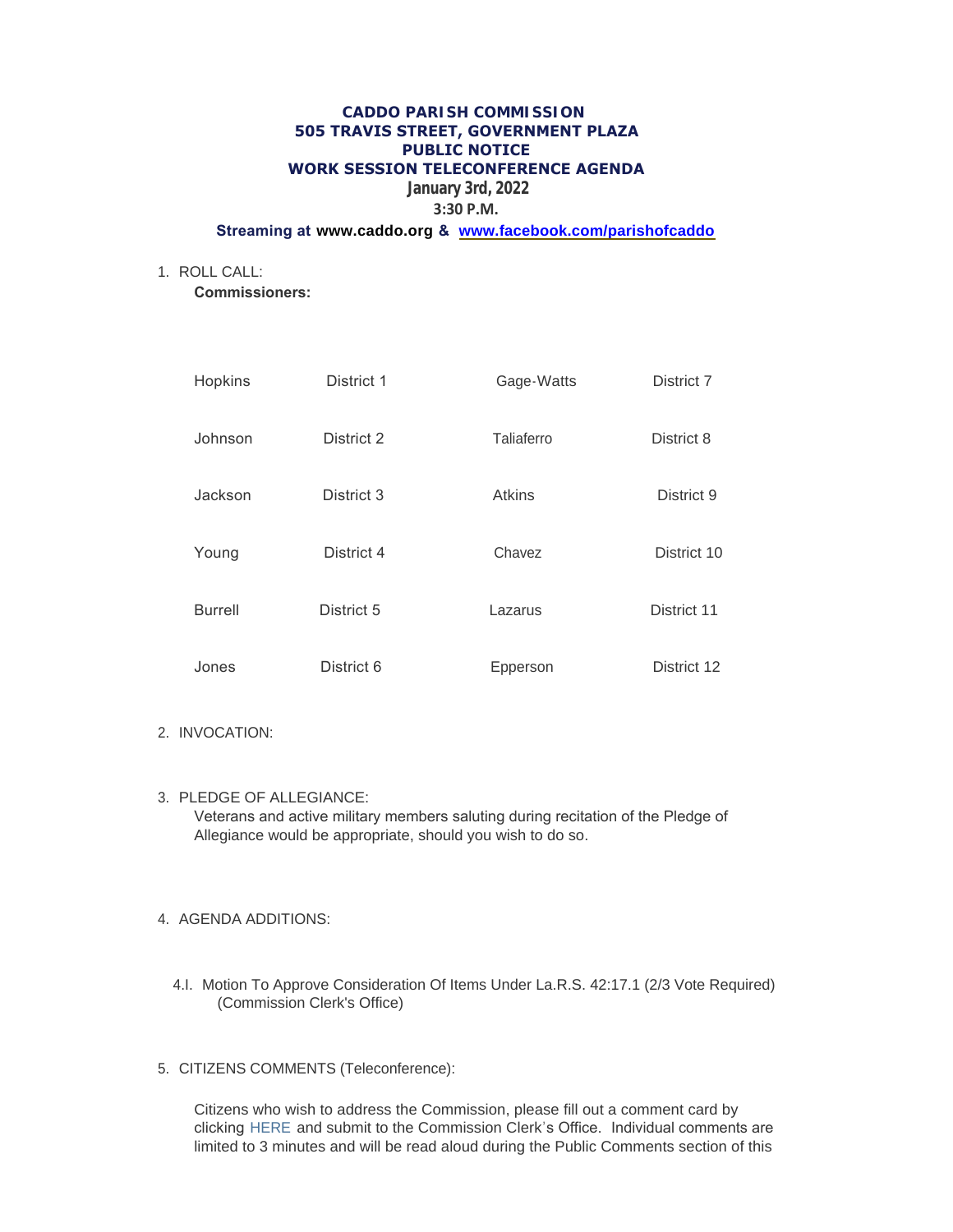agenda. Citizens may also address the Committee by calling the Commission Clerk's Office at (318) 226-6596 during the Public Comments section of this agenda.

- 6. VISITORS:
- 7. OLD BUSINESS:
- 8. NEW BUSINESS:
	- 8.I. Authorize Introduction Of Ordinance No. 6155 Of 2022 AN ORDINANCE AMENDING THE BUDGET OF ESTIMATED REVENUES AND EXPENDITURES FOR THE ECONOMIC DEVELOPMENT FUND IN THE AMOUNT OF \$5,000 TO PROVIDE AN ADDITIONAL APPROPRIATION FOR THE DELTA UPSILON LAMBDA FOUNDATION AND TO OTHERWISE PROVIDE WITH RESPECT THERETO

(Economic Development Committee)

Documents:

[ORD 6155 - DELTA UPSILON LAMDA.PDF](http://la-caddoparish.civicplus.com/AgendaCenter/ViewFile/Item/18643?fileID=14214) [ORD 6155 - DELTA UPSILON- FACT SHEET.PDF](http://la-caddoparish.civicplus.com/AgendaCenter/ViewFile/Item/18643?fileID=14215)

8.II. Authorize Introduction Of Ordinance No. 6156 Of 2022

AN ORDINANCE AMENDING THE BUDGET OF ESTIMATED REVENUES AND EXPENDITURES FOR THE ECONOMIC DEVELOPMENT FUND IN THE AMOUNT OF \$5,000 TO PROVIDE AN ADDITIONAL APPROPRIATION FOR THE DRESS FOR SUCCESS SHREVEPORT-BOSSIER AND TO OTHERWISE PROVIDE WITH RESPECT THERETO

(Economic Development Committee)

Documents:

[ORD 6156- DRESS FOR SUCCESS.PDF](http://la-caddoparish.civicplus.com/AgendaCenter/ViewFile/Item/18644?fileID=14216) [ORD 6156 - DRESS FOR SUCCESS- FACT SHEET.PDF](http://la-caddoparish.civicplus.com/AgendaCenter/ViewFile/Item/18644?fileID=14217)

8.III. Authorize Introduction Of Ordinance No. 6157 Of 2022 AN ORDINANCE AMENDING THE BUDGET OF ESTIMATED REVENUES AND EXPENDITURES FOR THE PUBLIC WORKS FUND AND THE CAPITAL OUTLAY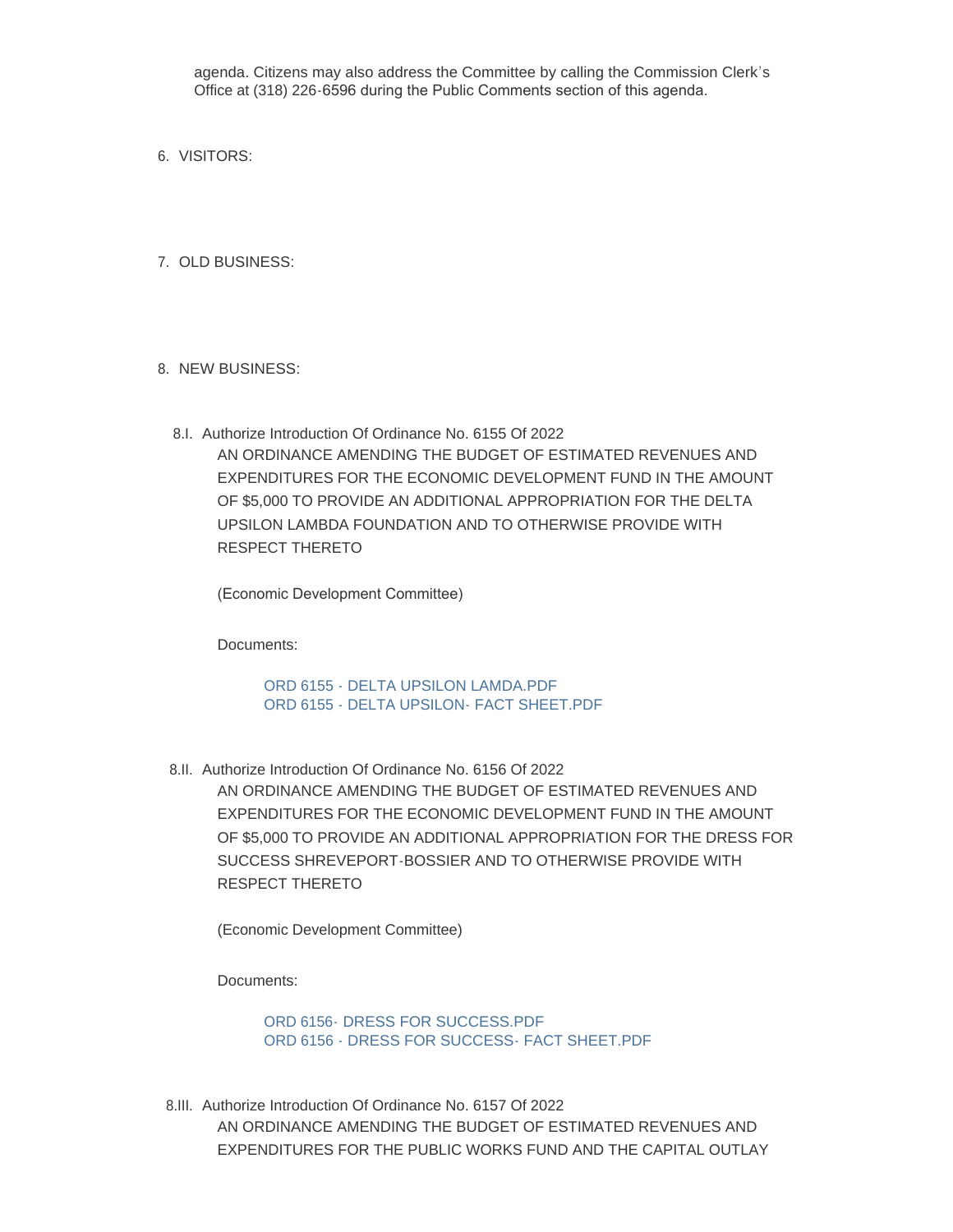FUND IN THE AMOUNT OF \$107,500 TO PROVIDE AN ADDITIONAL APPROPRIATION TO INSTALL WELCOME SIGNS ON I-49 AND TO OTHERWISE PROVIDE WITH RESPECT THERETO

(Johnson)

Documents:

[ORD 6157 - I49 SIGNS.PDF](http://la-caddoparish.civicplus.com/AgendaCenter/ViewFile/Item/18645?fileID=14218) [ORD 6157- I49 SIGNS- FACT SHEET.PDF](http://la-caddoparish.civicplus.com/AgendaCenter/ViewFile/Item/18645?fileID=14219)

8.IV. Authorize Introduction Of Ordinance No. 6158 Of 2022

AN ORDINANCE AMENDING THE BUDGET OF ESTIMATED REVENUES AND EXPENDITURES FOR THE ECONOMIC DEVELOPMENT FUND IN THE AMOUNT OF \$5,000 TO PROVIDE AN APPROPRIATION FOR FRIENDS IN UNITY AND TO OTHERWISE PROVIDE WITH RESPECT THERETO

(Economic Development Committee)

Documents:

ORD 6158- FRIENDS IN UNITY PDF [ORD 6158- FRIENDS IN UNITY- FACT SHEET.PDF](http://la-caddoparish.civicplus.com/AgendaCenter/ViewFile/Item/18646?fileID=14210)

8.V. Authorize Introduction Of Ordinance No. 6159 Of 2022 AN ORDINANCE AMENDING THE BUDGET OF ESTIMATED REVENUES AND EXPENDITURES FOR THE ECONOMIC DEVELOPMENT FUND IN THE AMOUNT OF \$10,000 TO REDUCE THE APPROPRIATION FOR THE PLAYAZ AND PLAYETTES, INC AND TO OTHERWISE PROVIDE WITH RESPECT THERETO

(Economic Development Committee)

Documents:

[ORD 6159- PLAYAZ AND PALYETTES.PDF](http://la-caddoparish.civicplus.com/AgendaCenter/ViewFile/Item/18647?fileID=14220) [ORD 6159 - PLAYAZ AND PLAYETTES- FACT SHEET.PDF](http://la-caddoparish.civicplus.com/AgendaCenter/ViewFile/Item/18647?fileID=14221)

8.VI. Authorize Introduction Of Ordinance No. 6160 Of 2022 AN ORDINANCE AMENDING THE BUDGET OF ESTIMATED REVENUES AND

EXPENDITURES FOR THE OIL AND GAS FUND FOR THE YEAR 2022 TO PROVIDE AN APPROPRIATION OF \$109,000 TO PROVIDE CADDO FIRE DISTRICT 7 WITH A PART TIME EMPLOYEE, AND TO OTHERWISE PROVIDE WITH RESPECT THERETO

(Hopkins)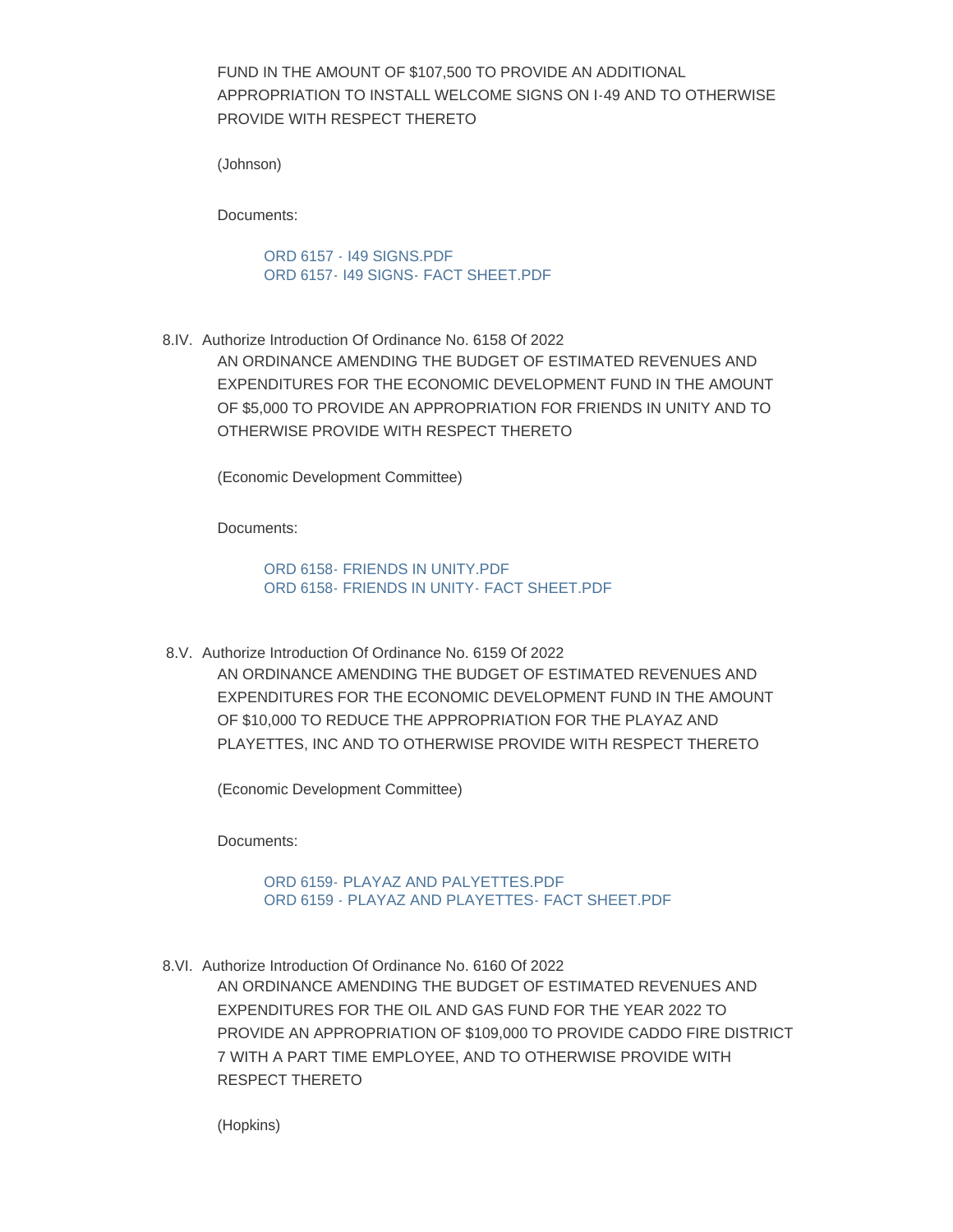Documents:

[ORD 6160- FIRE PERSONNEL.PDF](http://la-caddoparish.civicplus.com/AgendaCenter/ViewFile/Item/18642?fileID=14224) [ORD 6160- FIRE PERSONNEL- FACT SHEET.PDF](http://la-caddoparish.civicplus.com/AgendaCenter/ViewFile/Item/18642?fileID=14225)

8. VII. Authorize Introduction Of Ordinance No. 6161 Of 2022 AN ORDINANCE AMENDING THE BUDGET OF ESTIMATED REVENUES FOR THE AMERICAN RESCUE PLAN FUND TO PROVIDE AN APPROPRIATION OF UP TO \$30,000 FOR RED G ENTERPRISES AND TO OTHERWISE PROVIDE WITH RESPECT THERETO

(American Rescue Plan Committee)

Documents:

[ORD 6161- RED G ENTERPRISES ARPA.PDF](http://la-caddoparish.civicplus.com/AgendaCenter/ViewFile/Item/18649?fileID=14211) [ORD 6161 - RED G ENTERPRISES ARPA- FACT SHEET.PDF](http://la-caddoparish.civicplus.com/AgendaCenter/ViewFile/Item/18649?fileID=14212)

8. VIII. Authorize Introduction Of Ordinance No. 6162 Of 2022 AN ORDINANCE AMENDING THE BUDGET OF ESTIMATED REVENUES FOR THE AMERICAN RESCUE PLAN FUND TO PROVIDE AN APPROPRIATION FOR COUNSELING IN PUBLIC HIGH SCHOOLS IN CADDO PARISH AND TO OTHERWISE PROVIDE WITH RESPECT THERETO

(American Rescue Plan Committee)

Documents:

[ORD 6162- SEEDLINK ARPA.PDF](http://la-caddoparish.civicplus.com/AgendaCenter/ViewFile/Item/18650?fileID=14226) [ORD 6162 - SEEDLINKS- FACT SHEET.PDF](http://la-caddoparish.civicplus.com/AgendaCenter/ViewFile/Item/18650?fileID=14227)

8.IX. Authorize Introduction Of Ordinance No. 6163 Of 2022 AN ORDINANCE AMENDING THE BUDGET OF ESTIMATED REVENUES FOR THE AMERICAN RESCUE PLAN FUND TO PROVIDE AN APPROPRIATION FOR VOLUNTEERS FOR YOUTH JUSTICE FOR TRUANCY AND TO OTHERWISE PROVIDE WITH RESPECT THERETO

(American Rescue Plan Committee)

Documents:

[ORD 6163- VYJ ARPA.PDF](http://la-caddoparish.civicplus.com/AgendaCenter/ViewFile/Item/18651?fileID=14222) [ORD 6164- JUVENILE COURT ARPA- FACT SHEET.PDF](http://la-caddoparish.civicplus.com/AgendaCenter/ViewFile/Item/18651?fileID=14223)

8.X. Authorize Introduction Of Ordinance No. 6164 Of 2022 AN ORDINANCE AMENDING THE BUDGET OF ESTIMATED REVENUES FOR THE AMERICAN RESCUE PLAN FUND TO PROVIDE AN APPROPRIATION FOR CADDO PARISH JUVENILE COURT AND TO OTHERWISE PROVIDE WITH RESPECT THERETO

(American Rescue Plan Committee)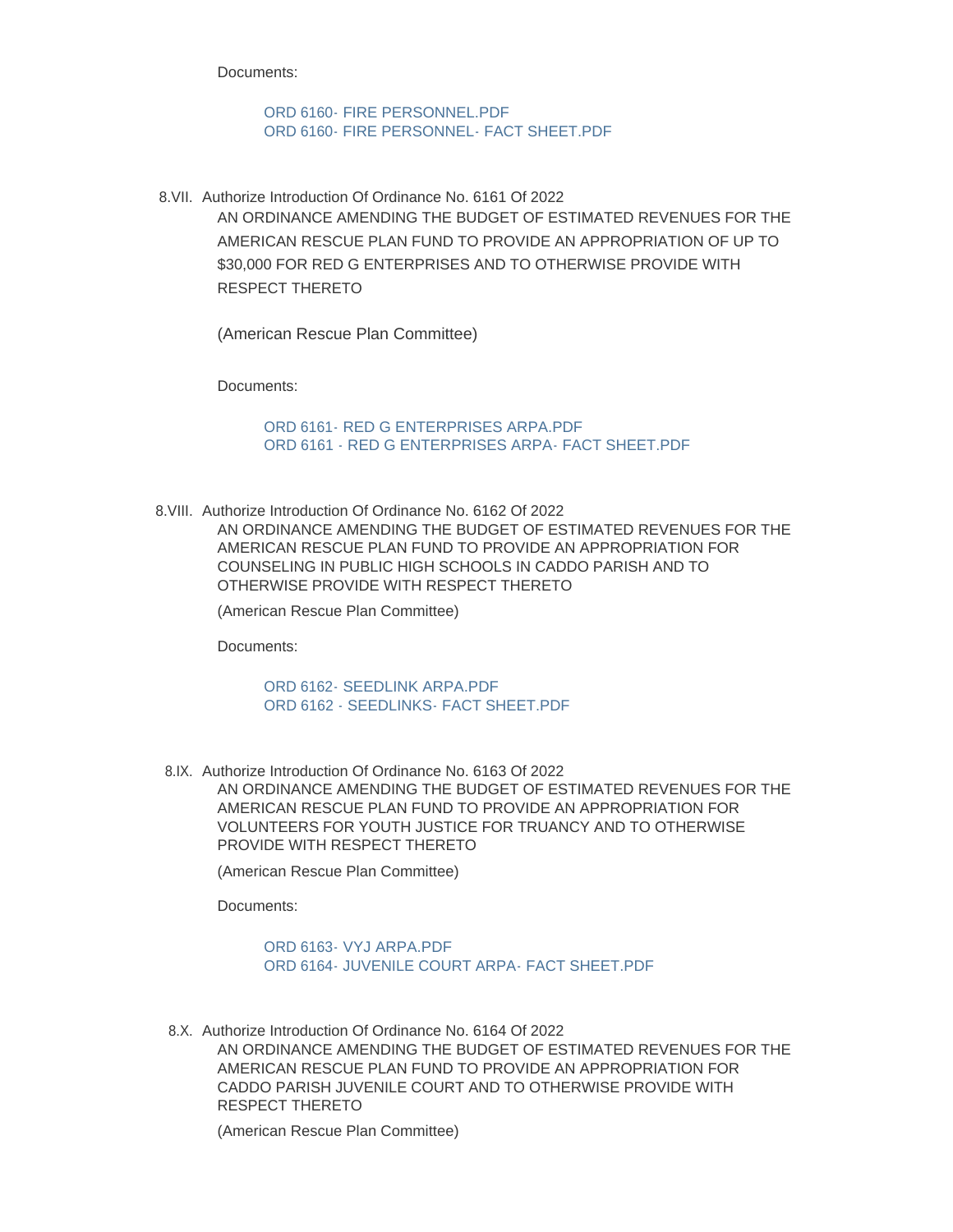Documents:

[ORD 6164- JUVENILE COURT ARPA.PDF](http://la-caddoparish.civicplus.com/AgendaCenter/ViewFile/Item/18648?fileID=14228) [ORD 6164- JUVENILE COURT ARPA- FACT SHEET.PDF](http://la-caddoparish.civicplus.com/AgendaCenter/ViewFile/Item/18648?fileID=14229)

8.XI. Authorize Introduction Of Ordinance No. 6165 Of 2022 AN ORDINANCE AMENDING THE BUDGET OF ESTIMATED REVENUES AND EXPENDITURES FOR THE E. EDWARD JONES HOUSING TRUST FUND TO PROVIDE AN APPROPRIATION FOR ERAP HOUSING QUALITY INSPECTIONS AND TO OTHERWISE PROVIDE WITH RESPECT THERETO

(Jackson)

Documents:

[ORD 6165 ERAP HOUSING QUALITY INSPECTIONS.PDF](http://la-caddoparish.civicplus.com/AgendaCenter/ViewFile/Item/18667?fileID=14239) [ORD 6165 FACT SHEET - ERAP HOUSING QUALITY INSPECTIONS.PDF](http://la-caddoparish.civicplus.com/AgendaCenter/ViewFile/Item/18667?fileID=14240)

8.XII. Authorize Introduction Of Ordinance No. 6166 Of 2022

AN ORDINANCE AMENDING THE BUDGET OF ESTIMATED REVENUES AND EXPENDITURES FOR THE E. EDWARD JONES HOUSING TRUST FUND TO ROLL OVER AN EXISTING 2021 APPROPRIATION FOR EVICTION MITIGATION INTO THE 2022 BUDGET AND TO OTHERWISE PROVIDE WITH RESPECT THERETO

(Jackson)

Documents:

[ORD 6166 EVICTION MITIGATION.PDF](http://la-caddoparish.civicplus.com/AgendaCenter/ViewFile/Item/18668?fileID=14241) [ORD 6166 FACT SHEET - EVICTION MITIGATION.PDF](http://la-caddoparish.civicplus.com/AgendaCenter/ViewFile/Item/18668?fileID=14242)

8.XIII. Authorize Introduction Of Ordinance No. 6169 Of 2022 AN ORDINANCE APPROVING A COOPERATIVE ENDEAVOR AGREEMENT WITH TIM JAMES, INC. RELATIVE TO CONSTRUCTION OF A PRIVATELY OWNED TOLLWAY OVER THE RED RIVER PURSUANT TO LOUISIANA REVISED STATUTE 48:2037, AND TO OTHERWISE PROVIDE WITH RESPECT THERETO

(District 9)

8.XIV. Authorize Introduction Of Ordinance No. 6170 Of 2022 AN ORDINANCE AMENDING THE BUDGET OF ESTIMATED REVENUES AND EXPENDITURES FOR THE OIL AND GAS FUND FOR THE YEAR 2022 TO PROVIDE AN APPROPRIATION FOR RELOCATION ASSISTANCE AND TO OTHERWISE PROVIDE WITH RESPECT THERETO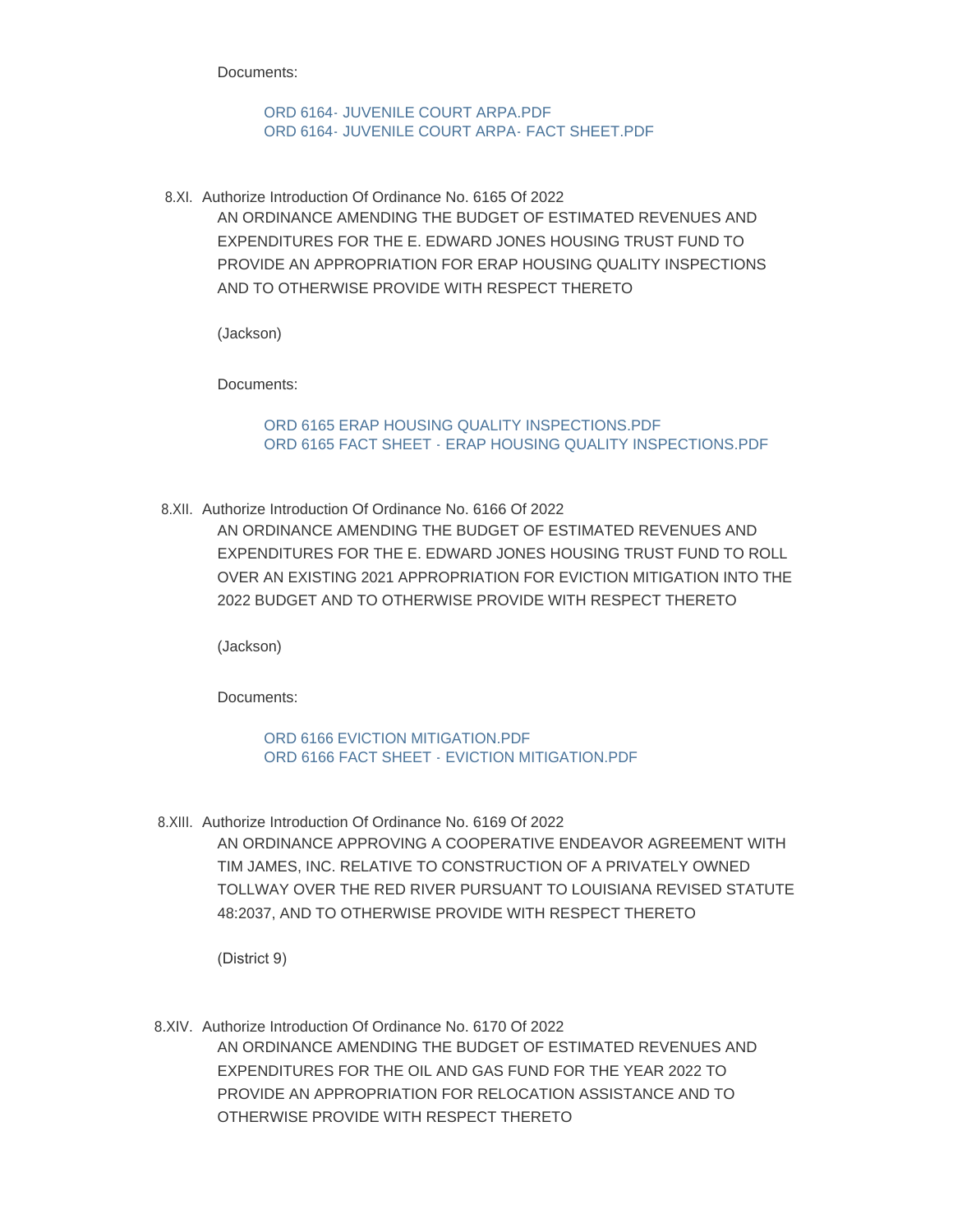(Johnson)

Documents:

[ORD 6170- RELOCATION ASSISTANCE.PDF](http://la-caddoparish.civicplus.com/AgendaCenter/ViewFile/Item/18676?fileID=14243) [ORD 6170 FACT SHEET - RELOCATION ASSISTANCE.PDF](http://la-caddoparish.civicplus.com/AgendaCenter/ViewFile/Item/18676?fileID=14244)

8.XV. Authorize Introduction Of Ordinance No. 6171 Of 2022 AN ORDINANCE AMENDING THE 2022 BUDGET OF ESTIMATED REVENUES AND EXPENDITURES FOR THE AMERICAN RESUCE PLAN FUND TO PROVIDE AN ADDITIONAL APPROPRIATION FOR FIT FOR LIFE MINISTRIES AND TO OTHERWISE PROVIDE WITH RESPECT THERETO

(Johnson)

Documents:

[ORD 6171- FIT FOR LIFE \(ARPA\).PDF](http://la-caddoparish.civicplus.com/AgendaCenter/ViewFile/Item/18677?fileID=14245) [ORD 6171- FACT SHEET - FIT FOR LIFE \(ARPA\).PDF](http://la-caddoparish.civicplus.com/AgendaCenter/ViewFile/Item/18677?fileID=14246)

8.XVI. Authorize Introduction Of Ordinance No. 6172 Of 2022

AN ORDINANCE AMENDING THE 2022 BUDGET OF ESTIMATED REVENUES AND EXPENDITURES FOR THE E. EDWARD JONES HOUSING TRUST FUND TO PROVIDE APPROPRIATIONS FOR HOUSING PROJECTS AND TO OTHERWISE PROVIDE WITH RESPECT THERETO

(Jackson)

Documents:

[ORD 6172- HOUSING PROJECTS.PDF](http://la-caddoparish.civicplus.com/AgendaCenter/ViewFile/Item/18680?fileID=14249) [ORD 6172 FACT SHEET - HOUSING PROJECTS.PDF](http://la-caddoparish.civicplus.com/AgendaCenter/ViewFile/Item/18680?fileID=14250)

8.XVII. Authorize Resolution No. 1 Of 2022 A RESOLUTION AUTHORIZING THE CADDO COMMUNITY ACTION AGENCY, INC. TO ADMINISTER THE HEAD START PROGRAM FOR THE PARISH OF CADDO, AND TO OTHERWISE PROVIDE RESPECT THERETO

(Hopkins)

Documents:

#### [RESOLUTION 01 OF 2022 HEAD START.PDF](http://la-caddoparish.civicplus.com/AgendaCenter/ViewFile/Item/18652?fileID=14247)

8.XVIII. Authorize Resolution No. 7 Of 2022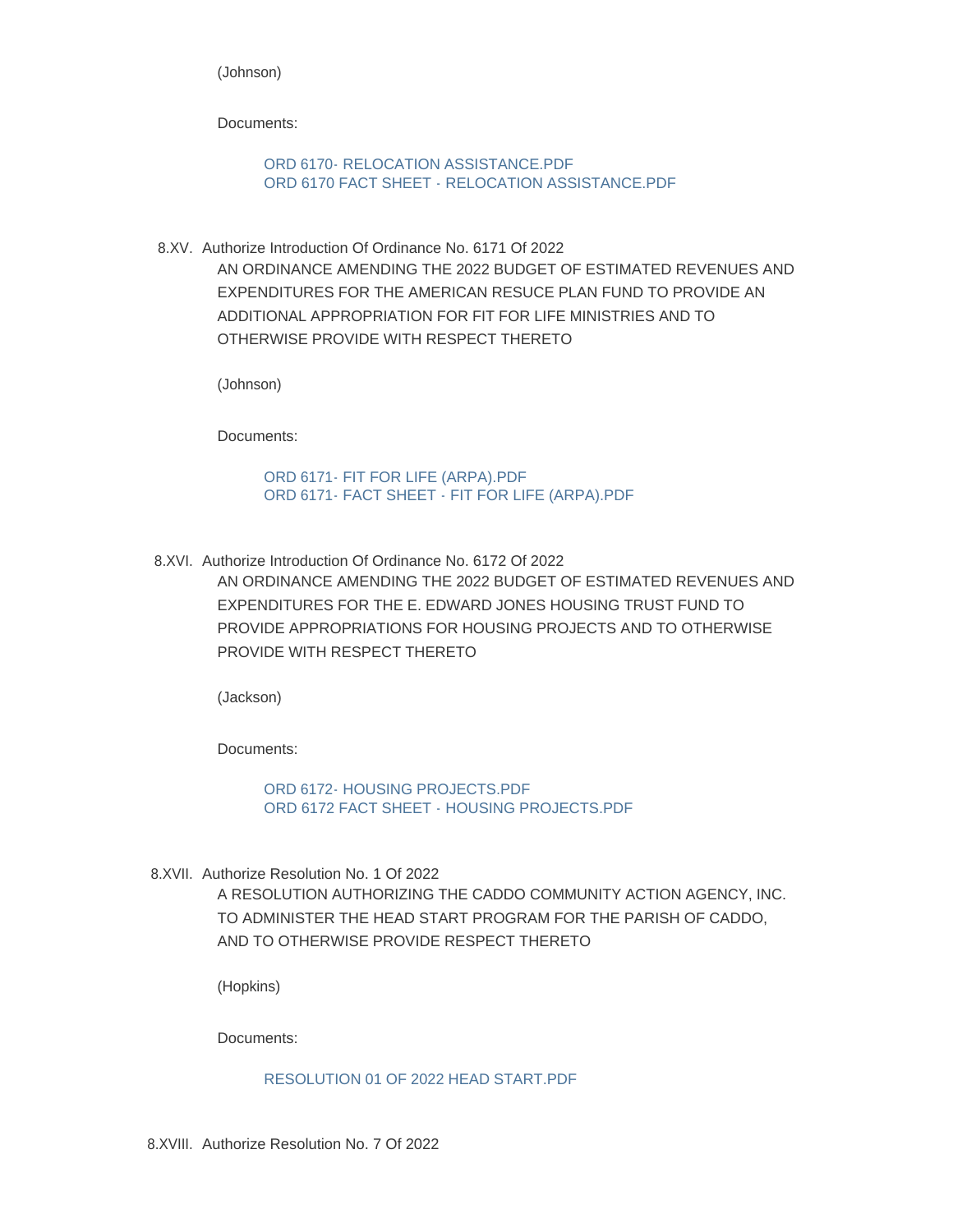A RESOLUTION AUTHORIZING THE PARISH ADMINISTRATOR TO RETAIN SPECIAL LEGAL COUNSEL AND OTHERWISE PROVIDING WITH RESPECT THERETO.

(Parish Attorney)

Documents:

#### [RESOLUTION 07 OF 2022 SPECIAL COUNSEL.PDF](http://la-caddoparish.civicplus.com/AgendaCenter/ViewFile/Item/18678?fileID=14253)

- 8.XIX. Authorize Representative From The Juvenile Justice Citizens Advisory Committee As Visitors For January 6th Regular Session Meeting
- 9. COMMUNIQUES AND COMMITTEE REPORTS:
	- 9.I. COMMISSION REMARKS: Communiques, reports, and other items related to Work Session Agenda.
	- 9.II. REPORTS: Administrator Report
		- 9.II.i. CLERK'S NOTE: Reminder That The Commission Will Select The 2022 Officers At Its Next Regular Session (January 6th)
	- 9.II.ii. PRESIDENT'S REPORT:
- 10. Citizen's Comments- Late Arrivals- Teleconference

Citizens who wish to address the Commission, please fill out a comment card by clicking [HERE](http://www.caddo.org/FormCenter/Commission-Clerks-Office-9/Citizens-Comment-Card-63) and submit to the Commission Clerk's Office. Individual comments are limited to 3 minutes and will be read aloud during the Public Comments section of this agenda. Citizens may also address the Committee by calling the Commission Clerk's Office at (318) 226-6596 during the Public Comments section of this agenda.

- 11. CONSENT AGENDA:
	- 11.I. Ordinance No. 6152 Of 2021 AN ORDINANCE TO ACCEPT THE STREETS IN NEW TERRITORY SUBDIVISION UNIT VI INTO THE PARISH OF CADDO ROAD SYSTEM, AND TO OTHERWISE PROVIDE WITH RESPECT THERETO

(District 1)